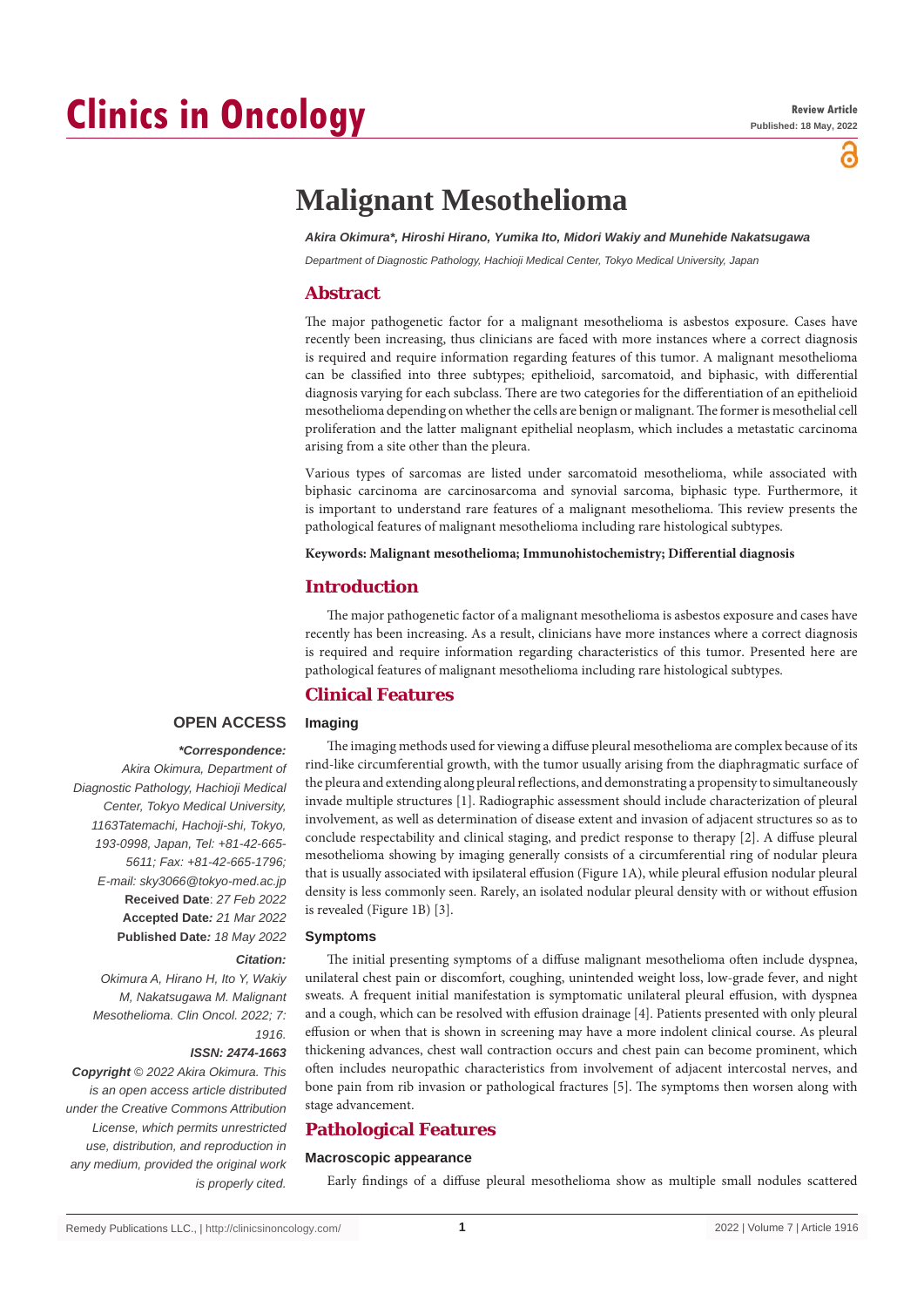

the nodules coalesce to form a rind encasing the underlying lung (Figure 2B). Growth typically occurs along interlobar fissures leading to invasion of the lung parenchyma, chest wall skeletal muscle, or skin [6]. Occasionally, the mesothelioma forms a nodule that becomes attached to the vesicular pleura (Figure 2C).

#### **Microscopic appearance**

Arising from mesothelial cells, a parietal pleura shows various histological features. The WHO classification notes the following subtypes; epithelioid, sarcomatoid, and biphasic mesothelioma [6]. As for histological variants of an epithelioid mesothelioma, tubulopapillary, micropapillary, acinar, trabecular, adenomatoid tumor-like, solid, and adenoid cystic have been reported, while cell morphological variants include epithelioid mesothelioma, clear cell, deciduoid, lymphohistiocytosis, small cell, rhabdoid, pleomorphic,



**Figure 3:** Microscopic features of malignant mesothelioma (HE stain). A) Epithelioid mesothelioma. Cells with eosinophilic cytoplasm, round nuclei with vesicular chromatin and small nucleoli can be seen.

B) Sarcomatoid mesothelioma. Proliferation of spindle cells arranged in fascicles or in haphazard patterns.

C) Biphasic mesothelioma. Composed of both epithelioid and sarcomatoid morphology.



**Figure 4:** Histological architecture of epithelioid mesothelioma (HE stain). A) Tubulopapillary pattern. Varying combinations of tubules and papillae. B) Micropapillary. Papillary structures lacking fibrovascular cores (arrow). C) Decidua-like appearance. D) Adenomatoid pattern.

and transitional types are also known. Additionally, a desmoplastic mesothelioma of the sarcomatoid type has been reported [7].

Therefore, it is important to differentiate an epithelioid mesothelioma from a pulmonary adenocarcinoma, pulmonary large cell carcinoma, and thymic carcinoma, as well as a metastatic carcinoma in the pleural originating from breast or kidney tissue [8]. Differential diagnosis should include sarcomatoid mesothelioma,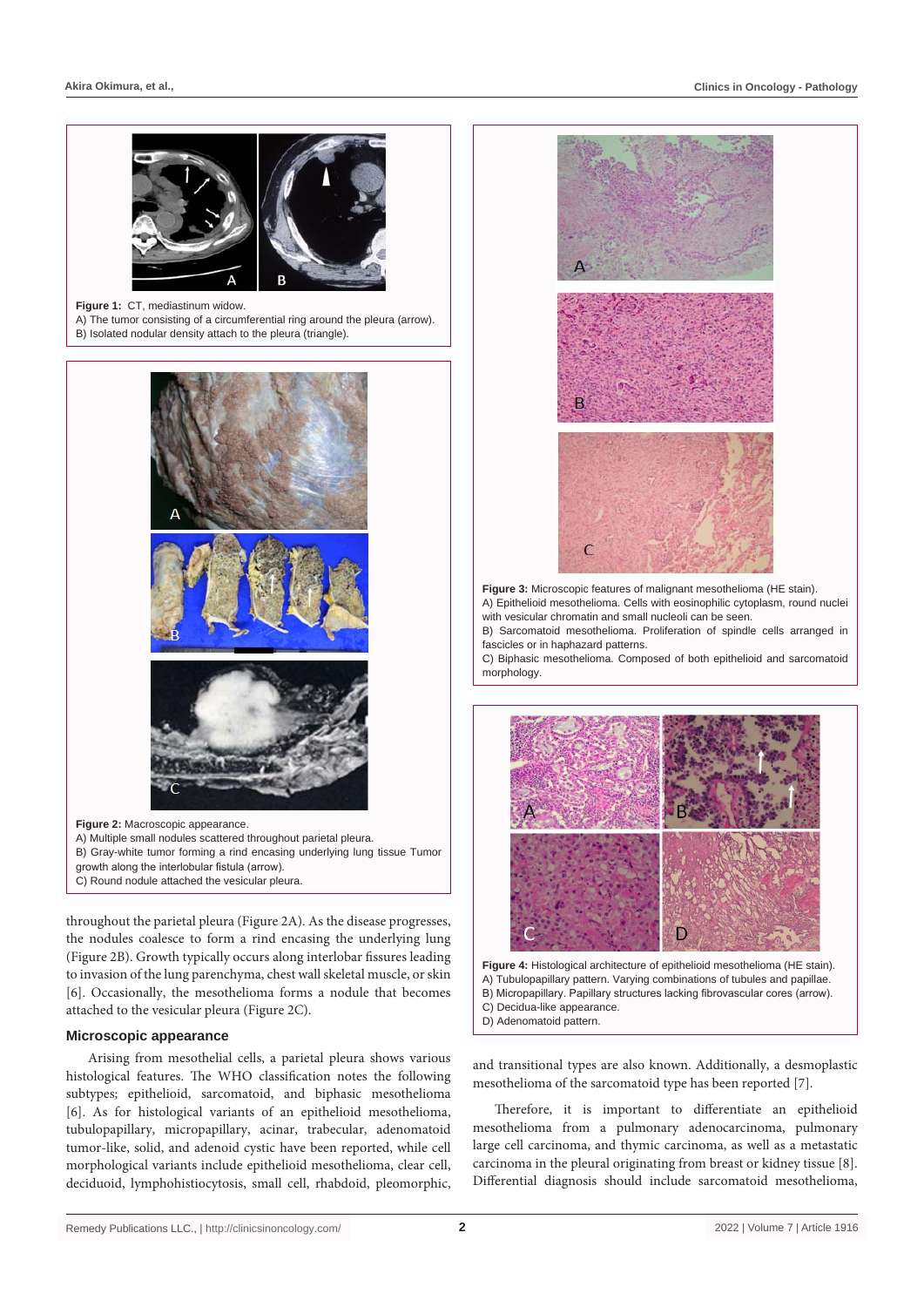

**Figure 5:** Cytological features of epithelioid carcinoma (HE stain).

A) Clear cell features, including large cells with clear cytoplasm and round central nuclei.

B) Rhabdoid features are tumor cells with cytoplasmic eosinophilic globules, resembling a rhabdomyoblastic tumor.

C) So-called deciduoid mesothelioma demonstrating cells with abundant eosinophilic cytoplasm, resembling deciduoid cells associated with pregnancy.

D) Pleomorphic features include tumor cells with prominent anaplastic and bizarre nuclei, occasionally containing multinucleated giant tumor cells.



**Figure 6:** Heterogenous elements of sarcomatoid mesothelioma (HE stain). A) Osteoid formation. B) Chondroid formation.

synovial sarcoma [9], leiomyosarcoma, malignant solitary fibrous tumor, and pulmonary carcinosarcoma [10].

An epithelioid mesothelioma is often cytologically bland, though marked cytological atypia can occur [6]. The cells typically display eosinophilic cytoplasm, round nuclei with vesicular chromatin and small nucleoli (Figure 3A). There are a wide range of architectural patterns and several are often observed in the same tumor (Figure 4A), with trabecular, micropapillary (Figure 4B), and solid patterns seen (Figure 4C), with an adenomatoid less common (Figure 4D). The solid pattern is composed of solid sheets of cohesive tumor tubules and papillae, and a tubulopapillary pattern also exhibits varying combinations of tubules and papillae. The trabecular pattern consists of relatively small, uniform cells forming thin cords, or sometimes a single-file arrangement, while the adenomatoid pattern presents



**Figure 7:** Microscopic features of desmoplastic mesothelioma. A) So-called patternless pattern. B) Dense hyalinized stroma with neoplastic cells with minimal atypia.



A) Epithelioid mesothelioma. Long, often branching surface microvilli and desmosomes (arrow). B) Sarcomatoid mesothelioma. Scarce, short microvilli.

microcystic structures with a lace-lake or signet ring appearance. Finally, the micropapillary pattern consists of papillary structures lacking a fibrovascular core and psammoma bodies may be seen.

Cytologically, clear cell type features large cells with clear cytoplasm and round central nuclei, mimicking a renal cell carcinoma or another type of clear cell carcinoma (Figure 5A). A rhabdoid features tumor cells with cytoplasmic eosinophilic globules that express cytokeratin and but not muscular markers, and resembles a rhabdomyoblastic tumor (Figure 5B) [11]. A so-called deciduoid mesothelioma shows cells with abundant eosinophilic cytoplasm, resembling deciduoid cells associated with pregnancy (Figure 5C) [12]. Pleomorphic type features are characterized by tumor cells with prominent anaplastic nuclei as well as bizarre nuclei that often contain multinucleated tumor giant cells (Figure 5D).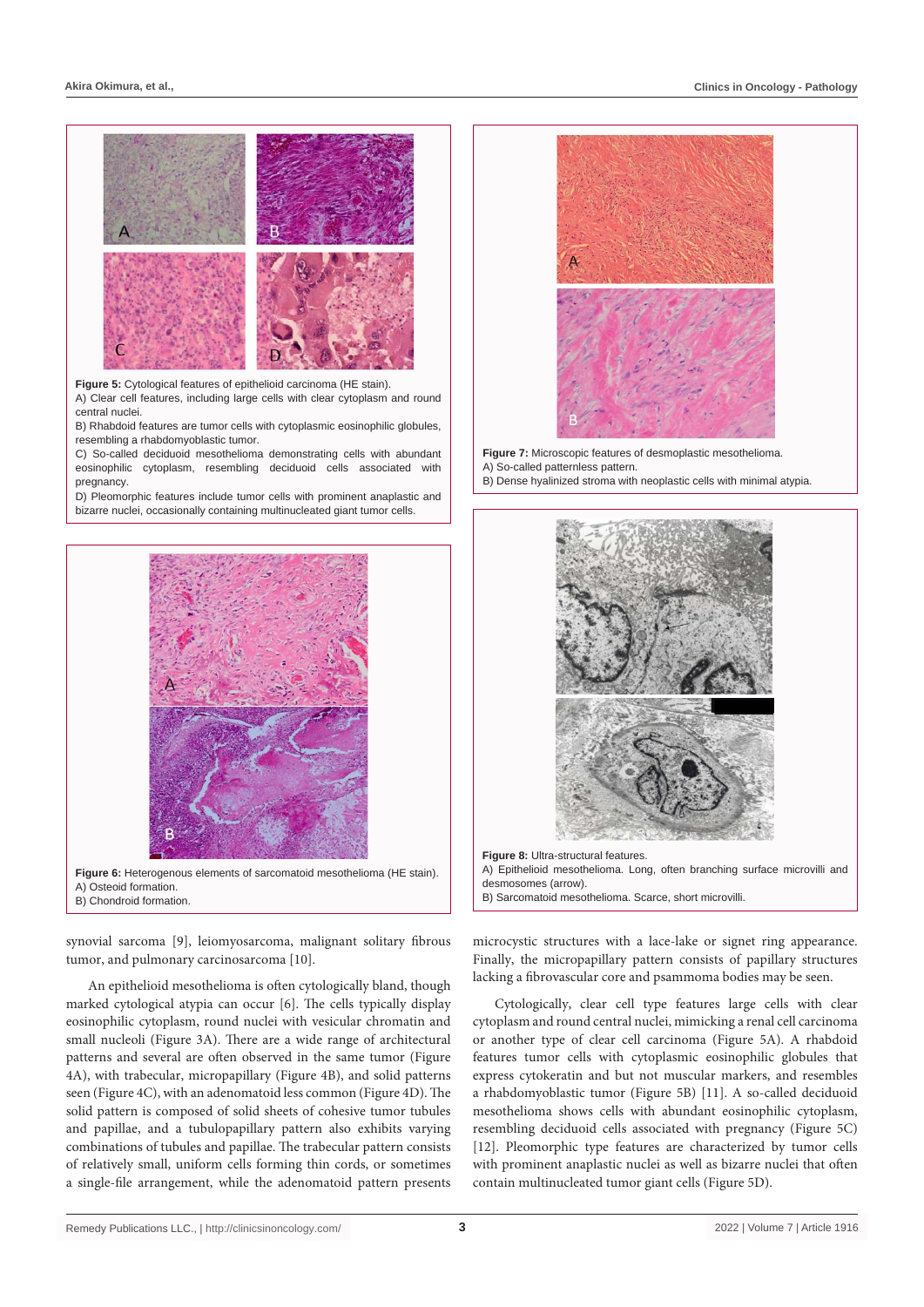A sarcomatoid mesothelioma is characterized by proliferation of spindle cells arranged in fascicles or with a haphazard pattern, and invasion of adipose tissue and/or lung parenchyma (Figure 3B). This tumor shows a wide range of morphologies. Spindle cells are elongated (>2 times longer than as wide) and tapered, with nuclei that range from relatively bland to highly atypical/pleomorphic. Nucleoli may be prominent and multiple, with variable mitoses, and necrosis is frequent [6]. Significant traditional features are elongated yet plump cells with an appearance intermediate between epithelioid and sarcomatoid tumors in morphology results, that contain moderate cytoplasm and prominent nucleoli. These cells appear more round than sarcomatoid cells, though are more discohesive than epithelioid cells, similar to those seen in a sarcomatoid mesothelioma. The presence of transitional features is associated with worse prognosis [13]. A mesothelioma with transitional features is now classified under sarcomatoid mesothelioma.

Occasionally, heterologous elements, such as rhabdomyosarcoma, osteosarcoma, or chondrosarcoma, are present, for which the term 'with heterologous elements' is applied [14]. These elements must be differentiated from those of osteoid (Figure 6A) and chondroid metaplasia (Figure 6B), and any of these patterns can sometimes contain benign osteoclast-like giant cells.

A biphasic mesothelioma shows both an epithelioid and sarcomatoid morphology (Figure 2C). In definitive resection specimens, consensus findings state that more than 10% of each component must be present. When transitional features are observed in an epithelioid mesothelioma, the tumor should be classified as a biphasic mesothelioma [6].

A desmoplastic mesothelioma shows the pattern of a sarcomatoid mesothelioma and is characterized by spindle cells with minimal atypia arranged haphazardly in a so-called patternless pattern within a dense, hyalinized stroma (Figure 7A, 7B). That tumor can be diagnosed using definitive resection specimens and more than 50% of the mass shows desmoplastic features [15].

#### **Immunohistochemistry**

A malignant mesothelioma shows various histological features related to an epithelioid and/or sarcomatoid element, thus the use of immunohistological markers differs among the subtype elements.

For differentiation from an epithelioid mesothelioma, WT-1, D2- 40, and CK5/6 are recommended as mesothelial markers, whereas claudin-4, BerEP4 or MOC31, B72.3, CEA, CD15 (LeuM1), and BG8 are commonly used as carcinoma markers [16]. Distinguishing epithelioid mesotheliomas from other tumors involving the pleura, most commonly metastatic carcinoma, can be facilitated by use of a minimum of two mesothelial and two carcinoma markers.

Generally, a sarcomatoid mesothelioma is at least focally positive for pan-cytokeratin antibodies, including AE1/AE3, OSCAR, and KL1, as well as CAM5.2, which reacts with CK8 and CK18 [17]. Approximately 30% of sarcomatoid mesotheliomas express calretinin [18], though are more often positive for D2-40 [19], while other mesothelial markers, including CK5/6 and WT1 are relatively uncommon [17]. Sarcomatoid mesotheliomas are often vimentinpositive, whereas epithelioid mesotheliomas are often negative for vimentin. Occasionally, sarcomatoid mesotheliomas express actin, desmin, or S-100. Also, TTF-1 (clone 8G7G3/1) and/or p40 expression supports a diagnosis of sarcomatoid carcinoma [6].

#### **Ultra structure**

Ultra structural features may be useful for diagnosis of serosal membrane tumors. The most striking features of an epithelioid mesothelioma is the presence of long, often branching, surface microvilli that are devoid of glycogen (Figure 8A) [20]. Scanning electron microscopy may well reveal the morphology of the microvilli as well as perinuclear tonofibril bundles, cytoplasmic glycogen, basal lamina, and long desmosomes. A sarcomatoid mesothelioma resembles a fibrosarcoma or myofibroblastic tumor [5], though epithelial differentiation may be seen in some cases, with the latter manifesting occasional microvilli (Figure 8B), or incomplete basal lamina, intercellular junctions, or tonofilaments.

#### **Pathological diagnosis based on biopsy specimen**

There are two categories for differentiation of an epithelioid mesothelioma; benign or malignant cells. The former is a result of mesothelial cell proliferation, while the latter is from malignant epithelial neoplasm, one type of which is a metastatic carcinoma arising from a site other than the pleura.

For cases of benign mesothelial proliferation, it is important to differentiate a malignant mesothelioma from reactive mesothelial proliferation. Immunohistochemistry findings showing loss of BAP-1 expression, as well as homozygous deletion of CDKN2A (9p21; encoding p16) by FISH and/or cytoplasmic loss of MTAP expression by immunohistochemistry that identify CDKN2A homozygous deletion can distinguish a mesothelioma from benign proliferation [20]. Loss of BAP1 nuclear expression is more commonly seen in an epithelioid mesothelioma, whereas homozygous deletion in the region of 9q21 is seen in more than 80% of sarcomatoid mesothelioma cases [21]. Results of immunohistochemistry showing a high expression of EZH2 may also be useful [22]. While these methods can assist in distinguishing mesothelioma from benign mesothelial proliferation, they are not appropriate for distinguishing mesothelioma from other types of malignant tumors.

Regarding differentiation from a malignant neoplasm, in epithelioid mesothelioma cases, a biopsy specimen including a sufficient number of neoplastic cells can be helpful for pathological diagnosis using an immunohistochemical method. However, a definitive diagnosis is occasionally difficult when a sarcomatoid mesothelioma contains a desmoplastic mesothelioma. This is because a desmoplastic mesothelioma shows hypocellular areas and/or neoplastic cells with slight atypia, while the sarcomatoid features of a sarcomatoid mesothelioma are similar those of a sarcomatoid carcinoma or sarcoma, with immunohistochemical markers that are not specific. Occasionally, molecular testing can be helpful, because sarcomatoid carcinomas of the lung are frequently associated with a MET exon 14 splice-site mutation [23]. A solitary fibrous tumor shows NAB2-Signal Transducer and Activator of Transcription 6 (STAT6) gene fusion and Nuclear Factor IX (NFIX), as well as mapping to 19q13.2 and STAT6, and also to 12q13.3 [24]. A biphasic mesothelioma has both epithelioid and sarcomatoid elements. In definitive resection specimens, by consensus, more than 10% of each element must be present. However, any tumor can be diagnosed as a biphasic mesothelioma regardless of the percentage of each component in small biopsy specimens. In addition, a biphasic mesothelioma must be differentiated from tumors showing a biphasic element, such as pulmonary carcinosarcoma and synovial sarcoma. Differential diagnosis of a pulmonary carcinosarcoma is relatively easy, because of the variable expressions of adenocarcinoma-related